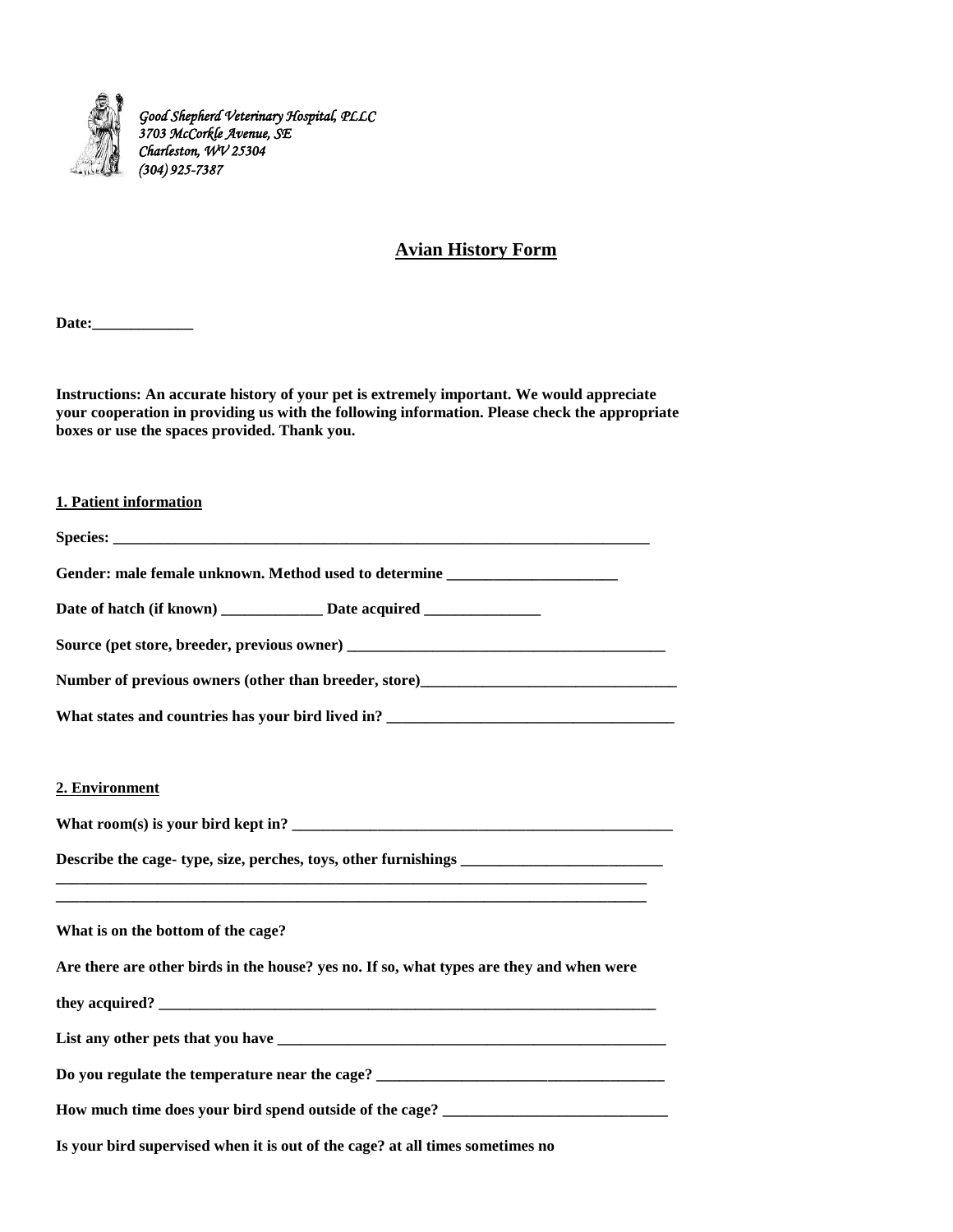

**Does your bird chew on walls, furniture, or other household objects?\_\_\_\_\_\_\_\_\_\_\_\_\_\_\_\_\_\_\_\_\_\_\_\_\_\_\_\_\_\_\_** List recent changes in the environment, if any: **\_\_\_\_\_\_\_\_\_\_\_\_\_\_\_\_\_\_\_\_\_\_\_\_\_\_\_\_\_\_\_\_\_\_\_\_\_\_\_\_\_\_\_\_\_\_\_\_\_\_\_\_\_\_\_\_\_\_\_\_\_\_\_\_\_\_\_\_\_\_\_\_\_\_\_\_\_\_\_\_\_\_\_\_\_\_\_\_\_\_\_\_\_\_\_\_\_\_\_ 3. Exposure history Has your bird been exposed to any birds other than your own? yes no Boarding - when, where\_\_\_\_\_\_\_\_\_\_\_\_\_\_\_\_\_\_\_\_\_\_\_\_\_\_\_\_\_\_\_\_\_\_\_\_\_\_\_\_\_\_\_\_\_\_\_\_\_ Bird clubs, shows - when, where\_\_\_\_\_\_\_\_\_\_\_\_\_\_\_\_\_\_\_\_\_\_\_\_\_\_\_\_\_\_\_\_\_\_\_\_\_\_\_\_\_\_ Has your bird been outside or has a wild bird been in your home? When? \_\_\_\_\_\_\_**  Friends' birds, other birds: **Toxins Does anyone in the house smoke? yes no Is your bird exposed to kitchen fumes? yes no. Do you have non-stick cookware? yes no**  Does your bird chew on houseplants? yes no. **In what year was your house/apartment built? \_\_\_\_\_\_\_\_\_\_ Does your bird chew on painted surfaces (such as walls or windowsills)? yes no Dust: Is there an unusual amount of dust, or any construction near your home? yes no Do you have air filtration? yes no Please list any air fresheners, cleaning products, deodorizers, or insecticides that are used in**  the same room as your bird **Please list other possible toxins or irritants: \_\_\_\_\_\_\_\_\_\_\_\_\_\_\_\_\_\_\_\_\_\_\_\_\_\_\_\_\_\_\_\_\_\_\_\_\_\_\_\_\_**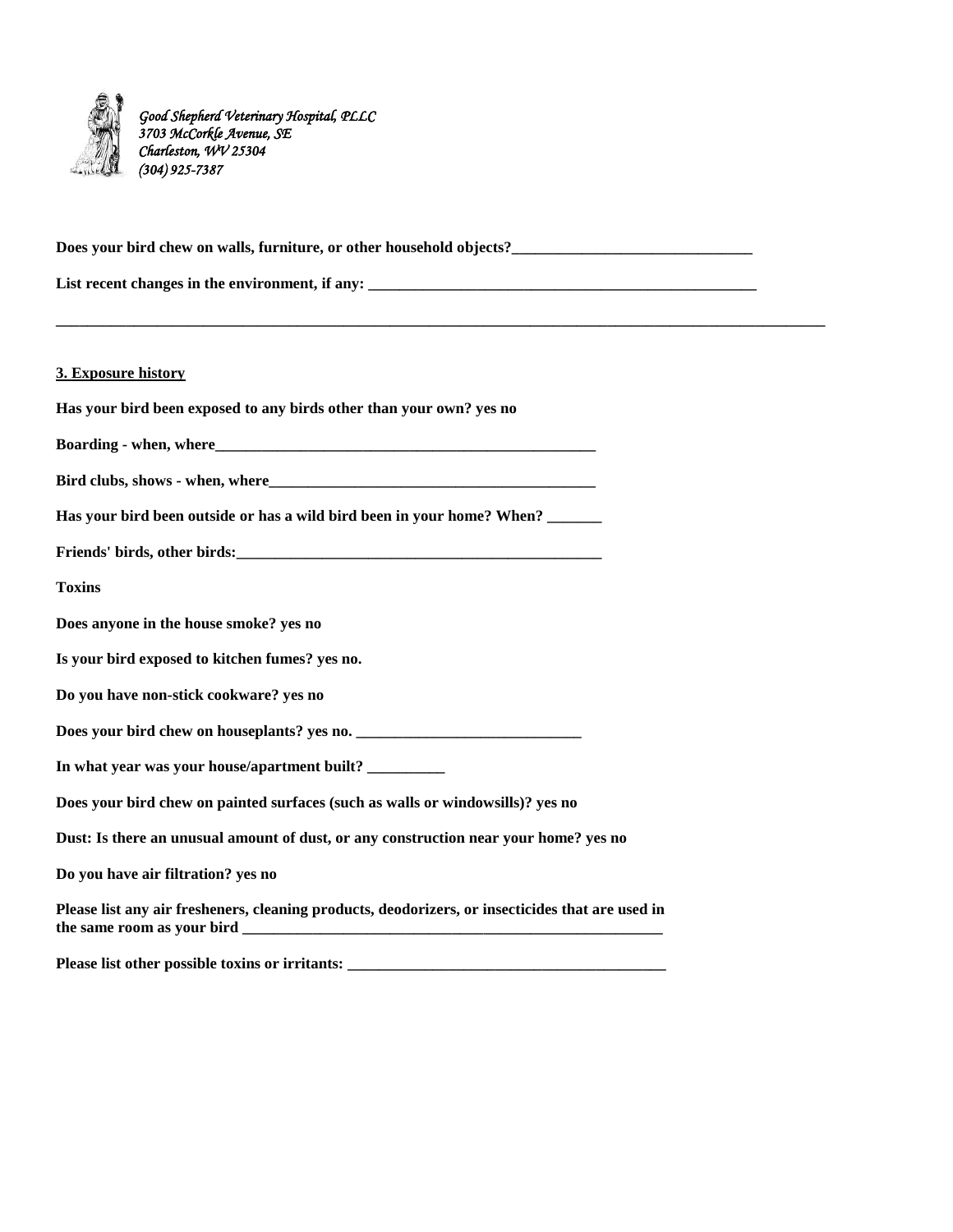

## **4. Diet**

| What percent of your bird's diet consists of the following (please describe what the bird actually |
|----------------------------------------------------------------------------------------------------|
| eats, not what is offered):                                                                        |

| <b>Supplements:</b>                                                                                                                                    |
|--------------------------------------------------------------------------------------------------------------------------------------------------------|
| Multivitamin in water food. Brand, frequency: __________________________________                                                                       |
| Minerals: powder, cuttlebone, block, oyster shell. Is it eaten? yes no                                                                                 |
| Is grit offered? yes no                                                                                                                                |
|                                                                                                                                                        |
|                                                                                                                                                        |
| 5. Vaccinations                                                                                                                                        |
| Please list any vaccine(s) has your bird had and when they were given                                                                                  |
| <b>6. Reproductive</b>                                                                                                                                 |
| Do you plan on breeding this bird? yes no possibly                                                                                                     |
| How many clutches of eggs has your bird laid? _____, or does your bird lay continuously?                                                               |
| When was the most recent egg? ______ Was the egg normal, thin shelled, misshapen                                                                       |
| How many babies have been hatched from this bird? ___ Were they healthy? yes No<br>Describe any past reproductive problems or problems with offspring: |
| 7. Does your bird have any behavioral problems?                                                                                                        |

**Feather picking** 

**Screaming** 

**Biting, aggression**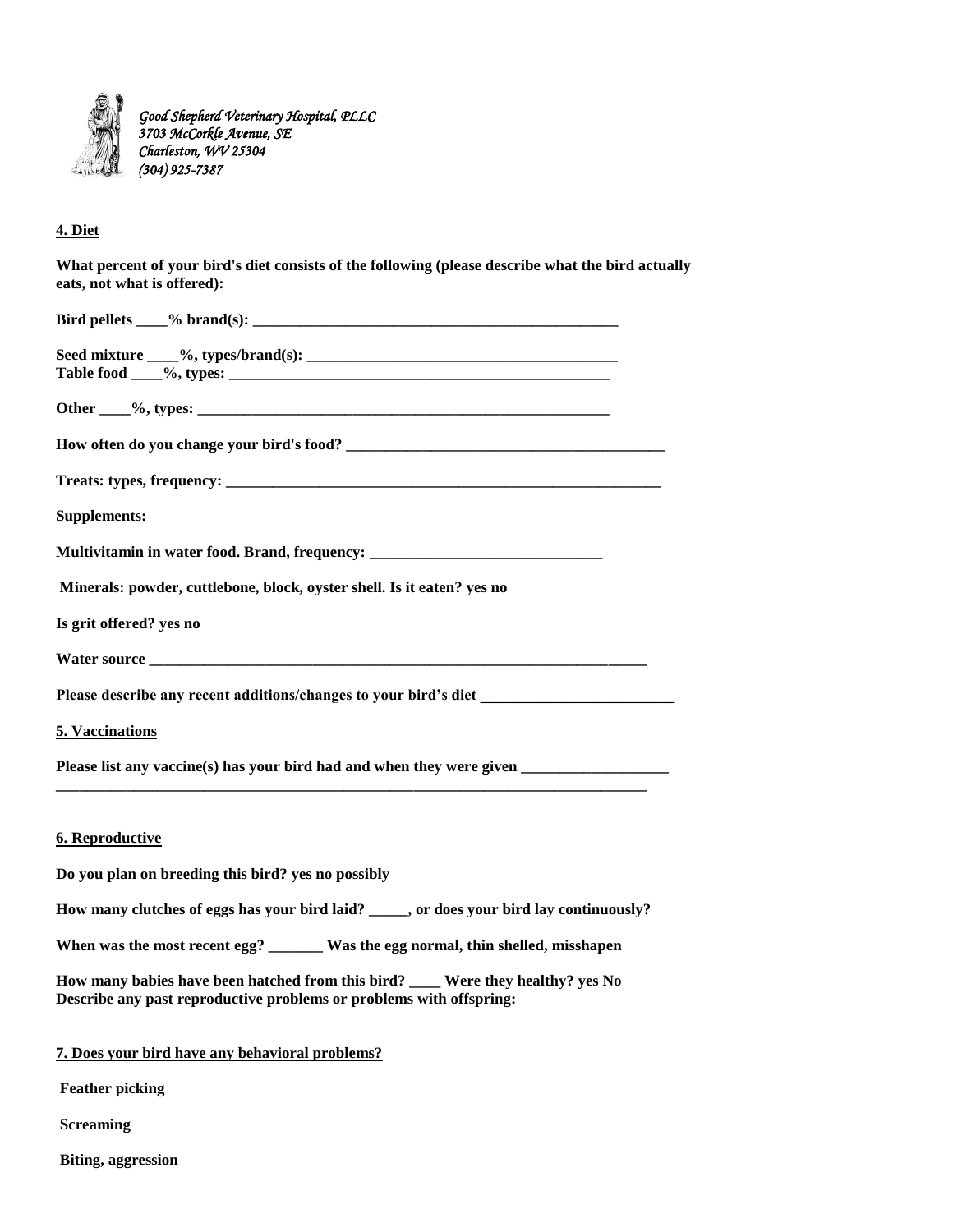

#### **Fear of people**

**Other:** 

### 8. Previous Conditions, Problems, Or Operations (list with date, if known)

#### **9. Is your bird here for a: well-bird check up, or is it sick?**

**If your bird is sick, please describe the signs and how long the bird has been showing these signs:\_\_\_\_\_\_\_\_\_\_\_\_\_\_\_\_\_\_\_\_\_\_\_\_\_\_\_\_\_\_\_\_\_\_\_\_\_\_\_\_\_\_\_\_\_\_\_\_\_\_\_\_\_\_\_\_\_\_\_\_\_\_\_\_\_\_\_\_\_\_\_ \_\_\_\_\_\_\_\_\_\_\_\_\_\_\_\_\_\_\_\_\_\_\_\_\_\_\_\_\_\_\_\_\_\_\_\_\_\_\_\_\_\_\_\_\_\_\_\_\_\_\_\_\_\_\_\_\_\_\_\_\_\_\_\_\_\_\_\_\_\_\_\_\_\_\_\_**

**\_\_\_\_\_\_\_\_\_\_\_\_\_\_\_\_\_\_\_\_\_\_\_\_\_\_\_\_\_\_\_\_\_\_\_\_\_\_\_\_\_\_\_\_\_\_\_\_\_\_\_\_\_\_\_\_\_\_\_\_\_\_\_\_\_\_\_\_\_\_\_\_\_\_\_\_** 

**\_\_\_\_\_\_\_\_\_\_\_\_\_\_\_\_\_\_\_\_\_\_\_\_\_\_\_\_\_\_\_\_\_\_\_\_\_\_\_\_\_\_\_\_\_\_\_\_\_\_\_\_\_\_\_\_\_\_\_\_\_\_\_\_\_\_\_\_\_\_\_\_\_\_\_\_** 

**\_\_\_\_\_\_\_\_\_\_\_\_\_\_\_\_\_\_\_\_\_\_\_\_\_\_\_\_\_\_\_\_\_\_\_\_\_\_\_\_\_\_\_\_\_\_\_\_\_\_\_\_\_\_\_\_\_\_\_\_\_\_\_\_\_\_\_\_\_\_\_\_\_\_\_\_** 

**\_\_\_\_\_\_\_\_\_\_\_\_\_\_\_\_\_\_\_\_\_\_\_\_\_\_\_\_\_\_\_\_\_\_\_\_\_\_\_\_\_\_\_\_\_\_\_\_\_\_\_\_\_\_\_\_\_\_\_\_\_\_\_\_\_\_\_\_\_\_\_\_\_\_\_\_** 

**\_\_\_\_\_\_\_\_\_\_\_\_\_\_\_\_\_\_\_\_\_\_\_\_\_\_\_\_\_\_\_\_\_\_\_\_\_\_\_\_\_\_\_\_\_\_\_\_\_\_\_\_\_\_\_\_\_\_\_\_\_\_\_\_\_\_\_\_\_\_\_\_\_\_\_\_ \_\_\_\_\_\_\_\_\_\_\_\_\_\_\_\_\_\_\_\_\_\_\_\_\_\_\_\_\_\_\_\_\_\_\_\_\_\_\_\_\_\_\_\_\_\_\_\_\_\_\_\_\_\_\_\_\_\_\_\_\_\_\_\_\_\_\_\_\_\_\_\_\_\_\_\_** 

**Is your bird eating normally? yes no (describe):** 

**Have you used any medications from a pet store? no yes (list):** 

**Have you noticed any of the following:** 

**Weight loss? Weight gain?** 

**Sneezing? Discharge from the eyes or nose?** 

**Increased breathing rate or effort? Decreased ability to fly or exercise?** 

**A change in the voice?** 

**A change in the droppings?** 

**Abnormal feathers?** 

**Weakness in the legs or wings?** 

#### **10. Has your bird been seen by another veterinarian for any of the current problems?**

**yes no** 

**If yes, when?\_\_\_\_\_\_\_\_\_\_\_\_\_\_\_\_\_\_\_\_\_\_\_\_\_\_\_\_\_\_\_\_\_\_\_\_\_\_\_\_\_\_\_\_\_\_\_\_\_\_\_\_\_\_\_\_\_\_\_\_**